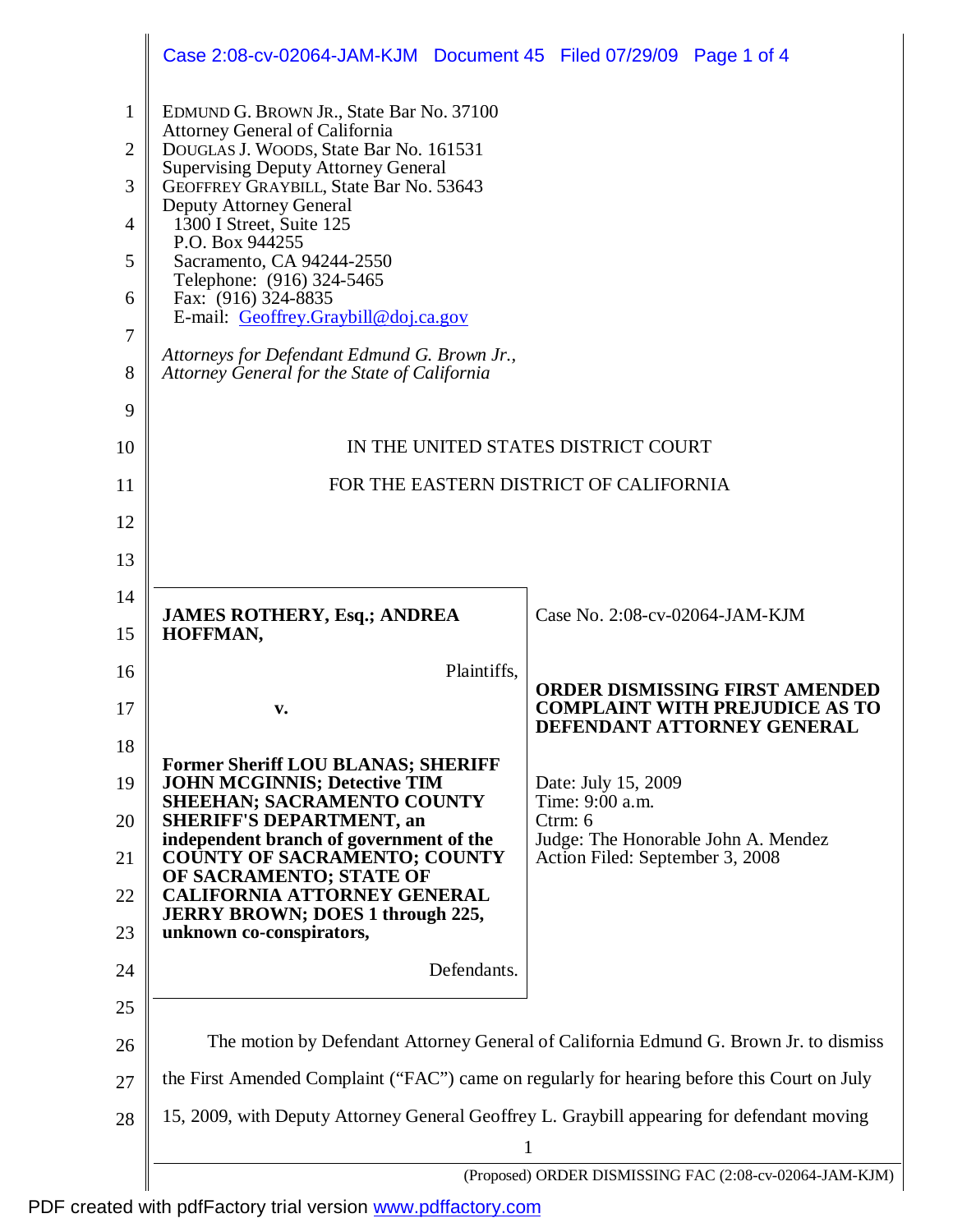## Case 2:08-cv-02064-JAM-KJM Document 45 Filed 07/29/09 Page 2 of 4

1 2 3 4 5 6 7 8 9 10 11 party and Daniel M. Karalash appearing for plaintiffs in opposition. For the reasons stated on the record at the hearing and summarized below, the Attorney General's motion to dismiss is GRANTED, with prejudice. A copy of the transcript of the Court's ruling at the hearing is attached hereto and incorporated by reference as though fully set forth herein. The Court has adopted much of the reasoning set forth in the unpublished Memoranda and Orders by the Honorable Morrison C. England, Jr. entered on September 3, 2004 and February 5, 2008 in *David K. Mehl et al. v. Lou Blanas et al.*, U.S. District Court for the Eastern District of California, No. CIV. S 03-2682 MCE KJM. Except for allegations against Sacramento County defendants in this action regarding violations of the federal Racketeer Influenced and Corrupt Organizations Act (RICO), the allegations in *Mehl* and in this case are virtually identical. Judge England's orders are attached hereto for ease of reference.

12 13 Of the seven causes of action alleged in the FAC, two are directed against Sacramento County defendants only and are addressed in a separate order.

14 15 16 17 18 19 20 The first cause of action alleged against the Attorney General is the Second Cause of Action of the FAC, which claims pursuant to 42 U.S.C. section 1983 that on their face and as applied by defendants California Penal Code sections 12027, 12031(b) and 12050-12054 deny plaintiffs equal protection of the law by providing preferences to certain classes of applicants for carry concealed weapons licenses ("CCW"). For the reasons the Court stated at the hearing including adoption of portions of Judge England's orders, these allegations fail to state a claim for which relief can be granted and cannot be amended to state a claim.

21 22 23 24 25 26 27 28 2 The second cause of action alleged against the Attorney General is the Fourth Cause of Action of the FAC, which alleges pursuant to 42 U.S.C. section 1983 that the Second Amendment incorporated through the Fourteenth Amendment prohibits operation of the CCW statutes to preclude plaintiffs from carrying loaded concealed weapons outside their homes. Even if incorporated through the Fourteenth Amendment, the Second Amendment as interpreted by the United States Supreme Court and by the United States Court of Appeals for the Ninth Circuit does not provide such a right. Therefore, this cause of action fails to state a claim for which relief can be granted and cannot be amended to state a claim.

(Proposed) ORDER DISMISSING FAC (2:08-cv-02064-JAM-KJM)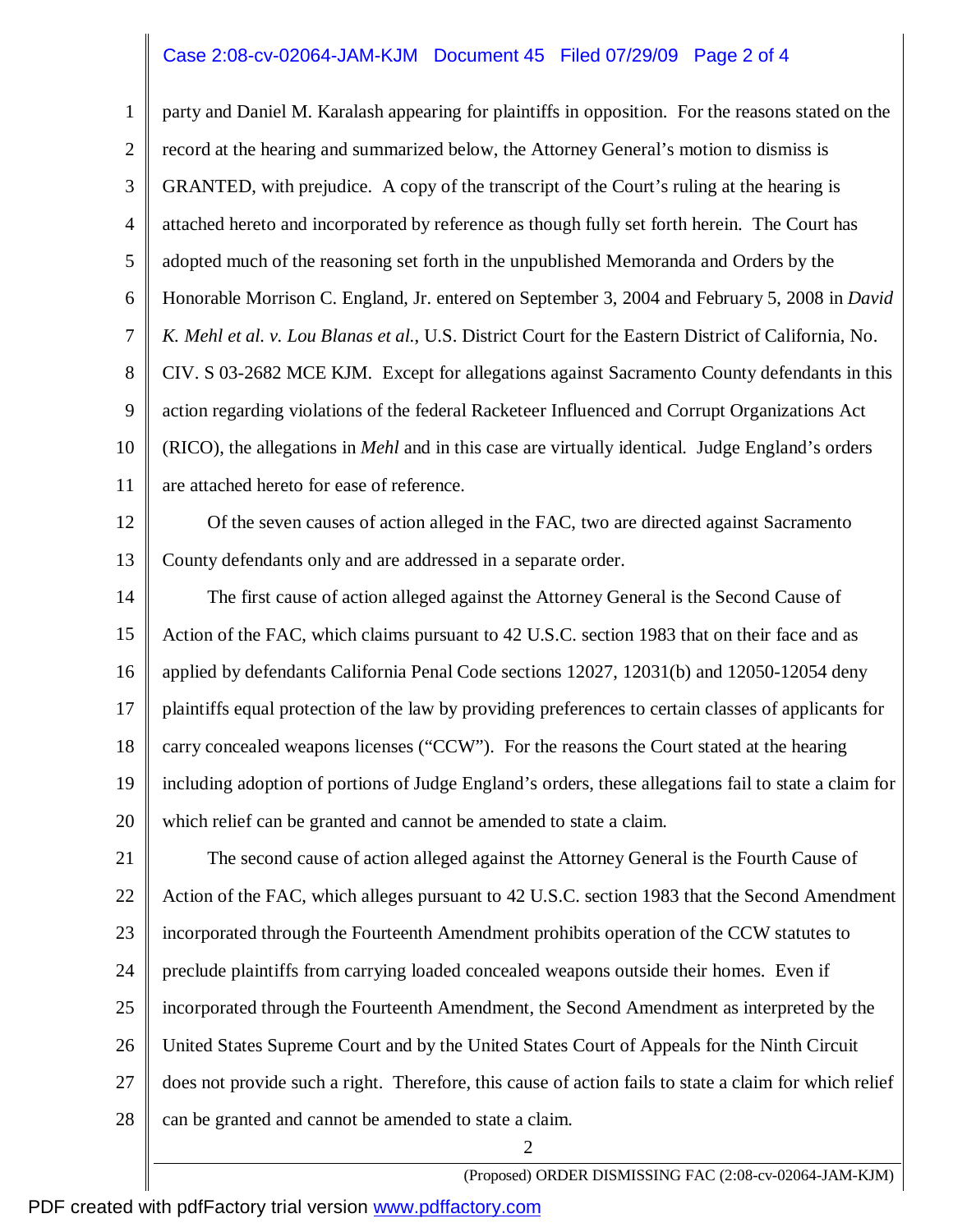## Case 2:08-cv-02064-JAM-KJM Document 45 Filed 07/29/09 Page 3 of 4

1 2 3 4 5 6 7 The third cause of action alleged against the Attorney General is the Fifth Cause of Action of the FAC, which alleges pursuant to 42 U.S.C. section 1983 that the Privileges or Immunities Clause of the Fourteenth Amendment prohibits operation of the CCW statutes to preclude plaintiffs from carrying loaded concealed weapons outside their homes. As explained by this Court at the hearing and in Judge England's orders, there is no authority to support this contention. Therefore, this cause of action fails to state a claim for which relief can be granted and cannot be amended to state a claim.

8 9 10 11 12 13 14 The fourth cause of action alleged against the Attorney General is the Sixth Cause of Action of the FAC, which alleges pursuant to 42 U.S.C. section 1983 that the Ninth Amendment prohibits operation of the CCW statutes to preclude plaintiffs from carrying loaded concealed weapons outside their homes. As explained by this Court at the hearing and in Judge England's orders this contention has been squarely rejected by the United States Court of Appeals for the Ninth Circuit. Therefore, this cause of action fails to state a claim for which relief can be granted and cannot be amended to state a claim.

15 16 17 18 19 20 21 The last cause of action alleged against the Attorney General is the Seventh Cause of Action of the FAC, which seeks declaratory and injunctive relief against all defendants based on the previous causes of action. As explained by this Court at the hearing and in Judge England's orders, this is not a proper separate claim because it merely requests relief based on the previous causes of action. Since the previous causes of action fail to state claims upon which relief can be granted, this cause of action also fails to state a claim for which relief can be granted and cannot be amended to state a claim.

22 23 24 25 26 Since none of the causes of action alleged against the Attorney General state a claim for which relief can be granted and the action is being dismissed as to him without leave to amend and with prejudice, this Court declines to consider his contentions that this action is barred by the Eleventh Amendment and that plaintiffs do not have standing under Article III. *See Silveira v. Lockyer*, 312 F.3d 1052, 1066-1068 (9th Cir. 2002).

3

- 27
- 28